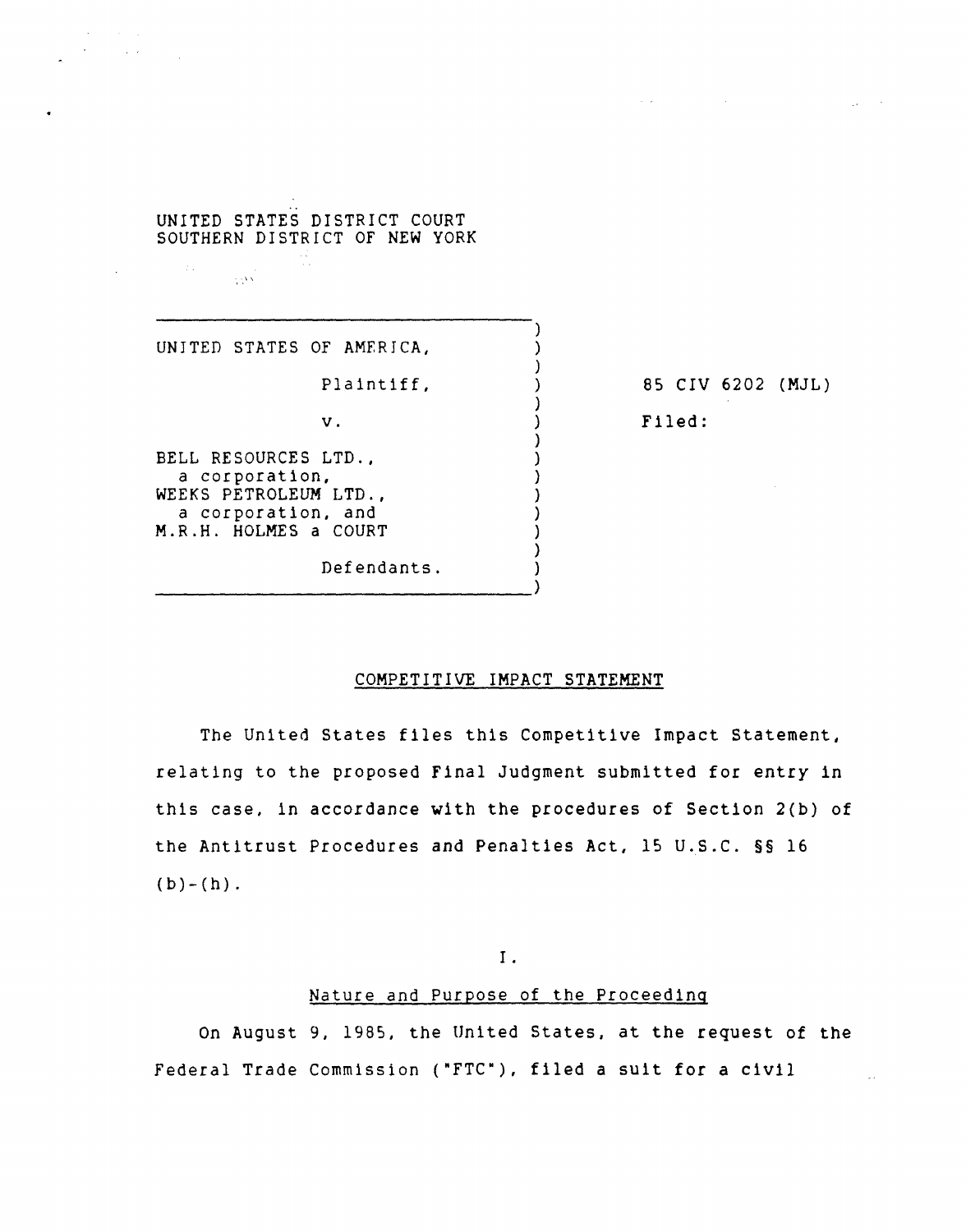penalty and injunctive relief under Section 7A of the Clayton Act, 15 U.S.C. § 18a, commonly known as the Hart-Scott-Rodlno Antitrust Improvements Act of 1976 ("HSR Act" or "Act"), alleging that the defendants, Weeks Petroleum Ltd. ("Weeks"), Bell Resources Ltd. ("Bell"), and Mr. M.R.H. Holmes a Court ("Holmes a Court") had violated the HSR Act. The HSR Act imposes certain notjfication and waiting period requirements on parties meeting size thresholds that are contemplating relatively large acquisitions of voting securities or assets.

The manifest congressional intent behind the HSR Act was to give the Government the information needed to determine whether such an acquisitIon would violate the antitrust laws, and an opportunity to block an anticompetitive acquisition, before it is consummated.

The complaint filed in this action alleges that defendants Weeks and Bell did not comply with the reporting and waiting period requirements of the HSR Act before Weeks, acting pursuant to the authorization and direction of Bell and Holmes a Court, acquired shares of Asarco Incorporated ("Asarco") on or about November 21, 1984, and in the period from November 21, 1984, through February 28, 1985. The complaint asked the Court to: (1) find that Defendants violated the HSR Act; (2) require defendant Weeks or defendant Bell to pay the maxjmum civil penalty provided by the HSR Act; and (3) restrain each of the defendants from further violations of the HSR Act.

- 2 -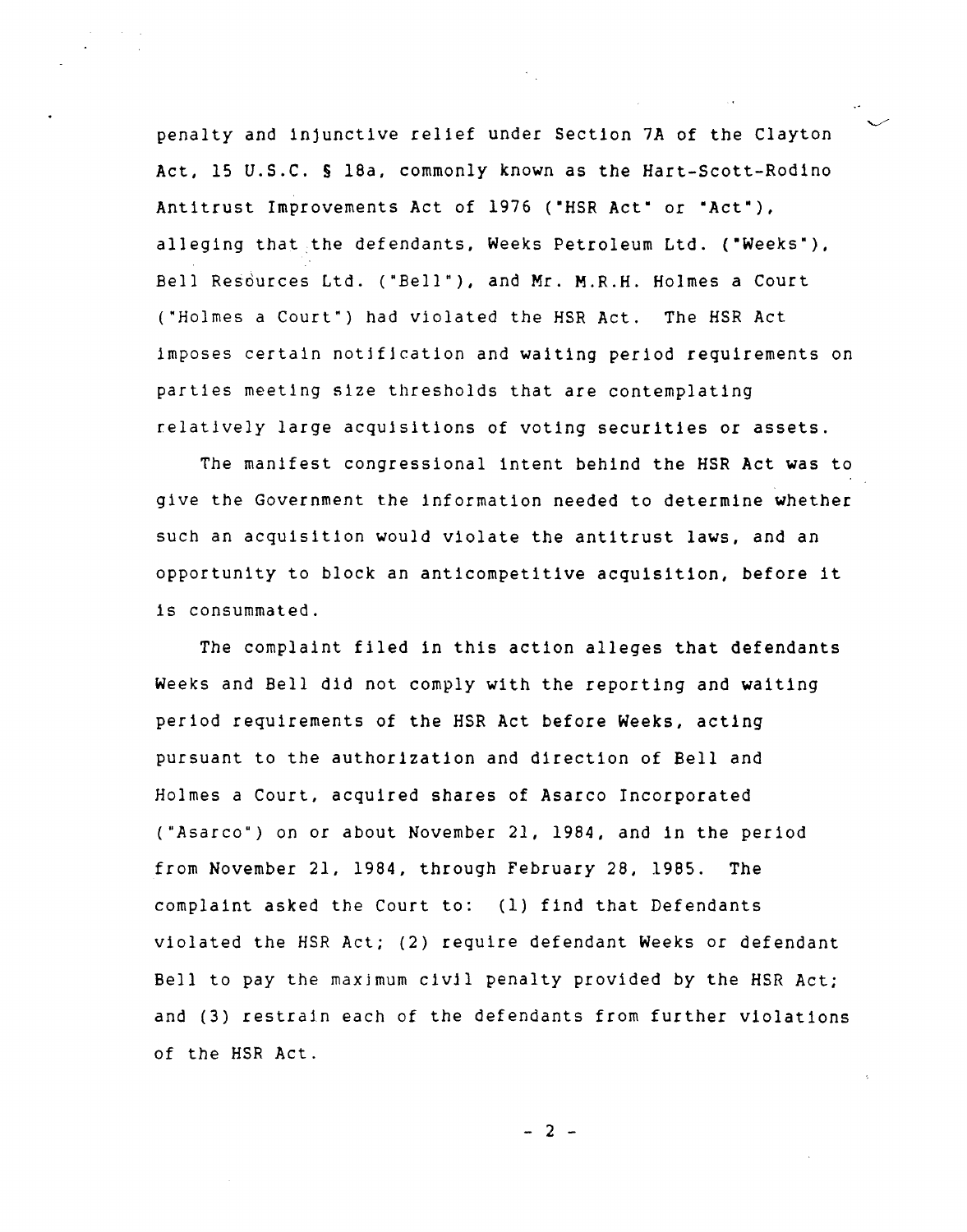The parties have today filed a proposed Final Judgment, Stipulation and this Competitive Impact Statement. Under the Stipulation, the proposed Final Judgment may be entered after compllance with the procedures of the Antitrust Procedures and Penalties Act. Entry of the proposed Final Judgment will terminate the action.

#### J J .

# Practices and Events Giving Rise to the Alleged Violation

Defendant Weeks is a Bermuda corporation with offices in New York, N.Y. Defendant Bell, a Western Australia corporation, owns over 90 percent of the voting securities of Weeks. Defendant Holmes a Court, a British citizen residing in Australia, is Chairman of the Board of Directors of Bell.

In its complaint, the United States alleged that on or about November 21, 1984, Weeks, which had previously acquired voting securities of Asarco, acquired additional Asarco shares, bringing Weeks' holdings of Asarco shares above \$15 million. Weeks continued to acquire Asarco shares through February 28, 1985. The complaint alleged that Weeks' acquisitions of Asarco shares were pursuant to the authorization and direction of Bell and Holmes a Court.

Because of the size of the parties to these transactions, the extent of Weeks' holdings of Asarco stock (above

 $-3 -$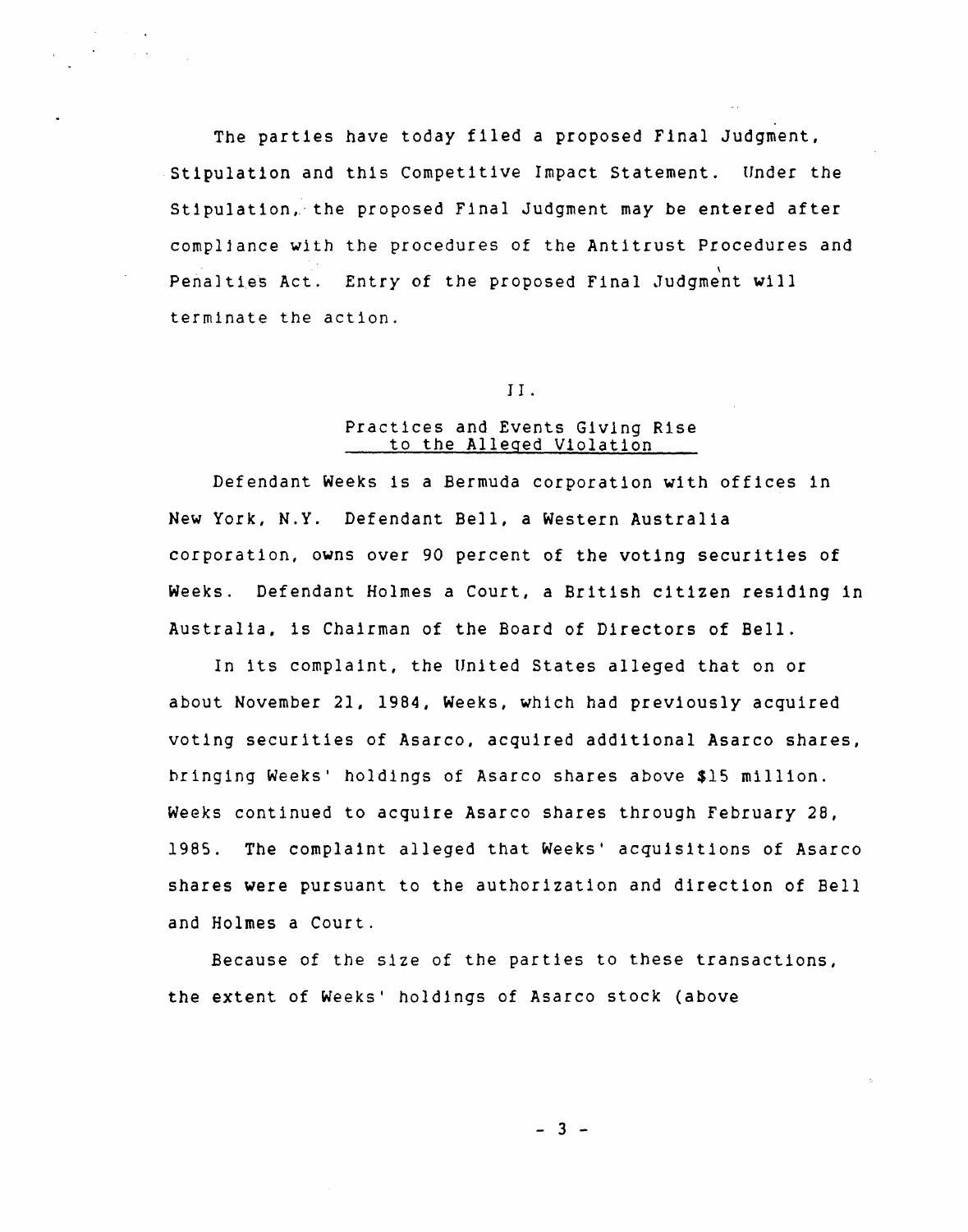\$15 million) and the involvement of the parties in interstate commerce, the transaction that occurred on or about November 21, 1984, and the subsequent transactions through February 28, 1985, were subject to the HSR Act notification and waiting requirements unless an exemption applied. See 15 U.S.C. § 18a(a). In the absence of such an exemption, the HSR Act and regulations promulgated thereunder, 16 C.F.R. § 800 et seq., required Bell, as the ultimate parent entity of Weeks, or Weeks, as an entity included within Bell and authorized by Bell to file on Bell's behalf, to file the notification and observe a waiting period before acquiring in excess of \$15 million of Asarco stock. Bell and Weeks did not comply with the reporting and waiting period requirements of the Act before crossing the \$15 million threshold, nor did they comply with those requirements before making the additional acquisitions of Asarco stock during the period through february 28, 1985.

The transaction by which Weeks' holding of Asarco crossed the statutory \$15 million threshold and Weeks' subsequent acquisitions of Asarco shares would be exempt from the requirements of the HSR Act if made "solely for the purpose of investment" as the term is used in the HSR Act, 15 U.S.C. S 18a(c)(9), and the Act's lmplementing regulations, 16 C.F.R. § 800 et seq. The FTC's investigation indicated that these acquisitions were not made solely for the purpose of

- 4 -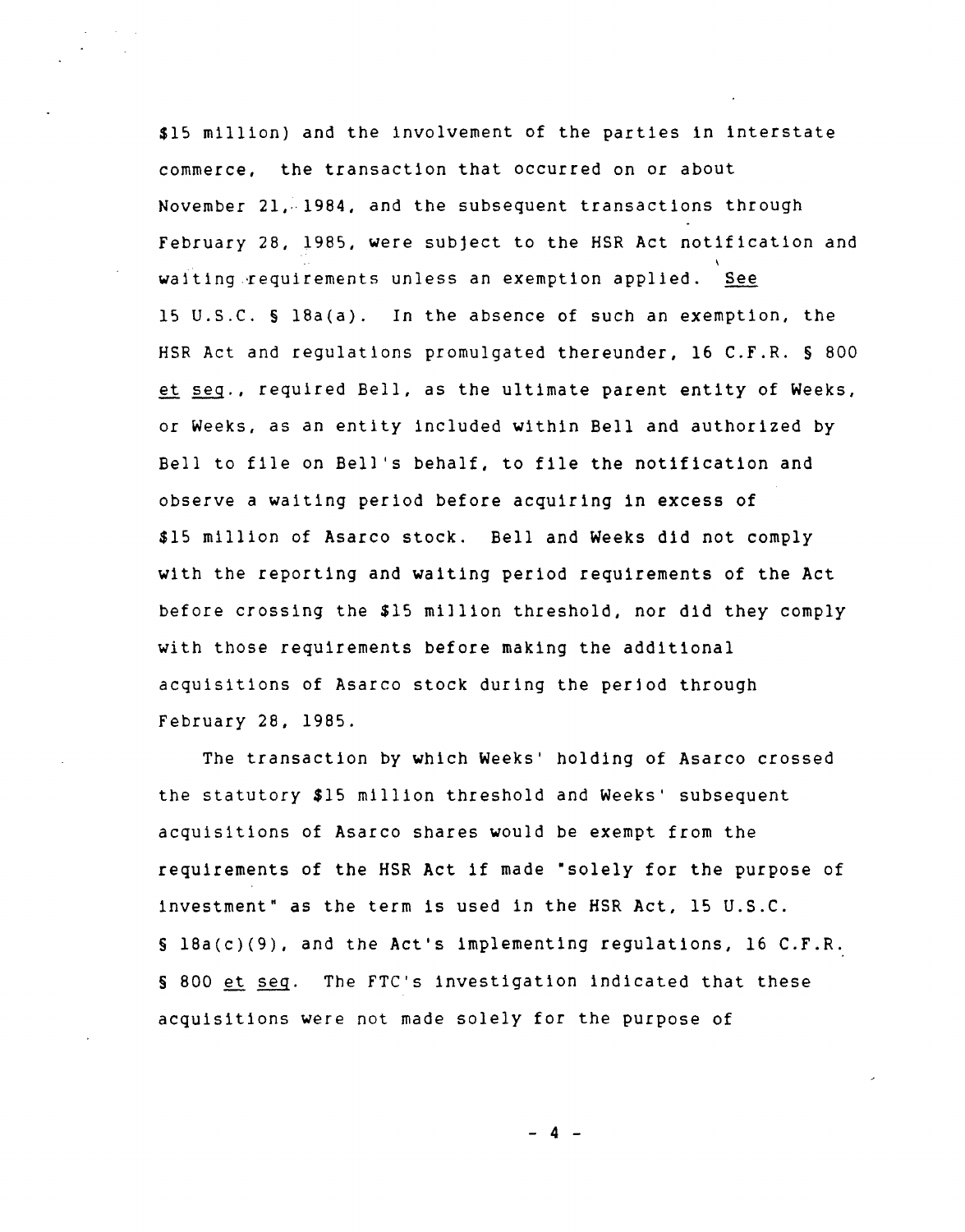investment. Thus, the FTC and the Department of Justice concluded, as the complaint alleges, that these acquisitions violated the 'notification and waiting requirements of the HSR Act.

, On March 8, 1985, Weeks filed on behalf of Bell a notification and report form under the HSR Act, stating an intention to acquire at least 25 percent of the voting securities of Asarco. The HSR Act waiting period relating to that filing expired on April 7, 1985, after which Weeks could acquire Asarco shares without violating the HSR Act. The complaint alleges that Defendants were in violation of the HSR Act through April 7, 1985.

#### I I I .

## Explanation of the Proposed Final Judgment

The United States and the defendants have stipulated that the proposed Final Judgment may be entered by the Court at any time after compliance with the procedures of the Antitrust Procedures and Penalties Act. The proposed Final Judgment does not constitute an admission by the defendants as to any issue of law or fact. Under the provisions of the Antitrust Procedures and Penalties Act, entry of the proposed Final .Judgment is conditioned upon a determination by the Court that the proposed Judgment is in the public interest.

- 5 -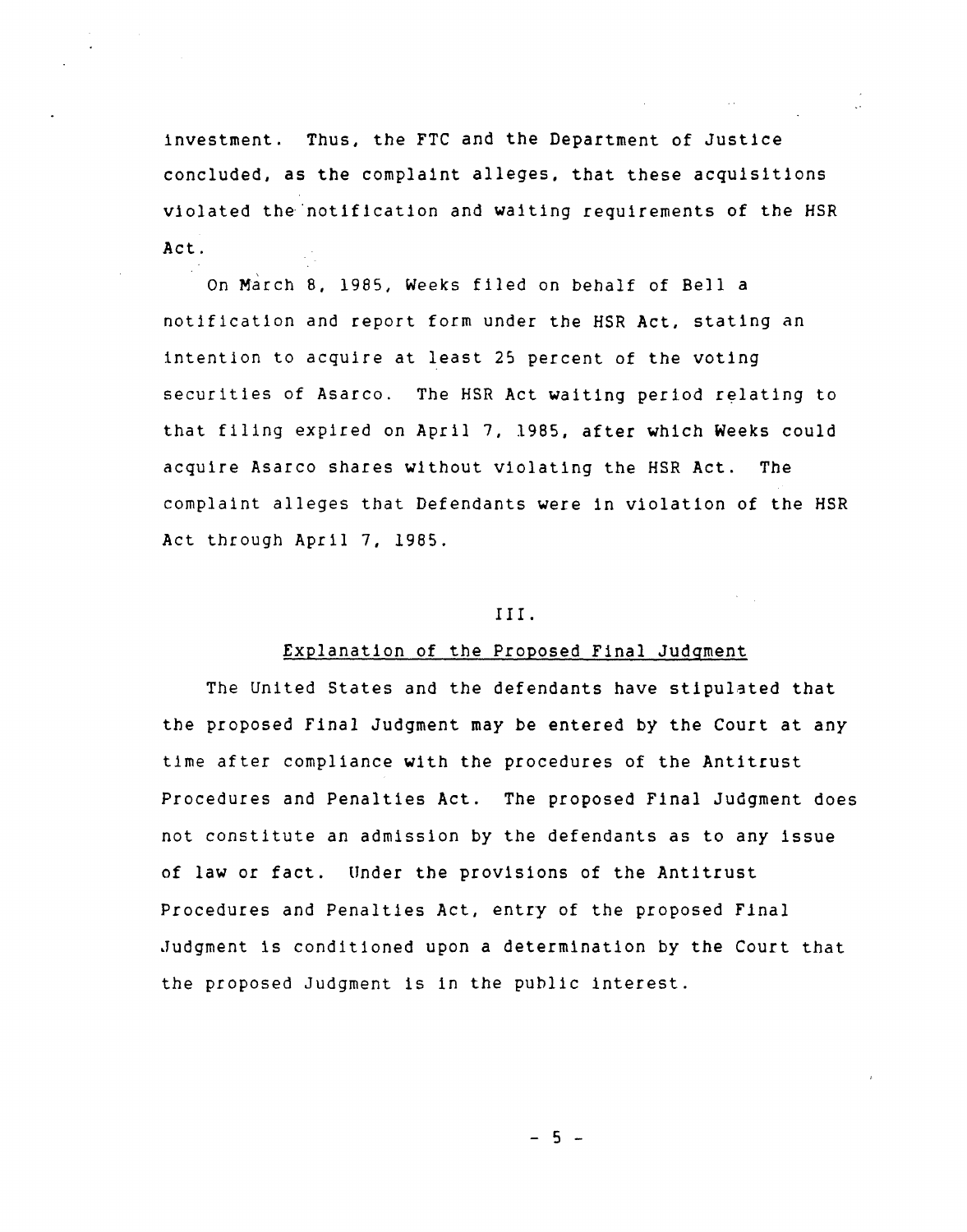The proposed Final Judgment requires defendant Weeks to pay a civil penalty to the United States Treasury of \$450,000. Section 2 of the HSR Act, 15 U.S.C.  $\S$  18a(g)(1), provides that any person who fails to comply with the requirements of the HSR Act shalt be liable 1n an action brought by the United States for a civil penalty of not more than \$10,000 for each day during which such person is in violation.

The proposed judgment dismisses the action as to defendants Bell and Holmes a Court.

#### IV.

## Competitive Effect of the Proposed Final Judgment

The relief encompassed in the Final Judgment is aimed at penalizing and thereby deterring non-compliance with the notifjcation and waiting requirements of the HSR Act.

Prior to the passage of the HSR Act, the antitrust enforcement agencies often lacked sufficient time and information to obtain an adequate remedy for an anticompetitive acquisition. By ensuring that the antitrust enforcement agencies receive prior notification and information concerning significant acquisitions involving sizeable parties, the HSR Act has improved the effectiveness of antitrust enforcement. Strict compliance with the Act's notification and reporting requirements is essential if the government is to be effective in interdicting anticompetitive acquisitions.

- 6 -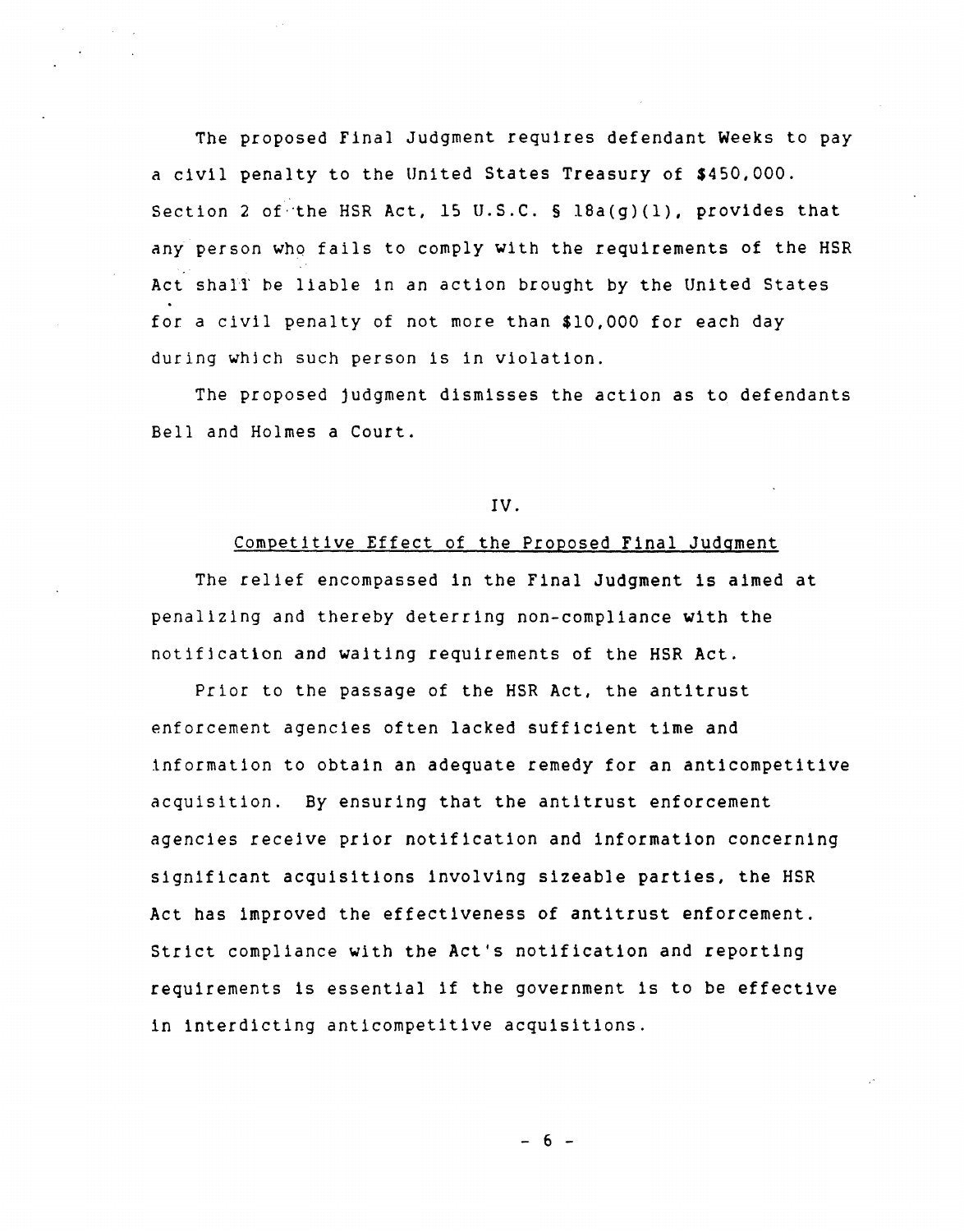The Final Judgment requires defendant Weeks to pay a civil penalty of \$450,000. While civil penalties are intended to penalize a defendant for violating the law and, unlike structural or other forms of injunctive relief in antitrust cases, have no competitive effect in and of themselves, the civil penalty in this case will help deter Defendants and others who in the future may be similarly situated from failing to comply with the notice and waiting requirements of the HSR Act. Compliance with these requirements will strengthen antitrust enforcement and thereby help to maintain competitive markets.

#### V.

#### Remedies Available to Potential Private Litigants

Entry of the proposed Final Judgment in this proceeding will neither impair nor assist the bringing of any private action. Under Section 5(a) of the Clayton Act, 15 U.S.C. § 16(a), the proposed judgment has no prima facie effect in any private lawsuit that may be brought against the defendants.

VI.

## Procedures Available for Modification of the Proposed Final Judgment

The proposed Final Judgment is subject to a Stipulation between the United States and the defendants providing that the

- 7 -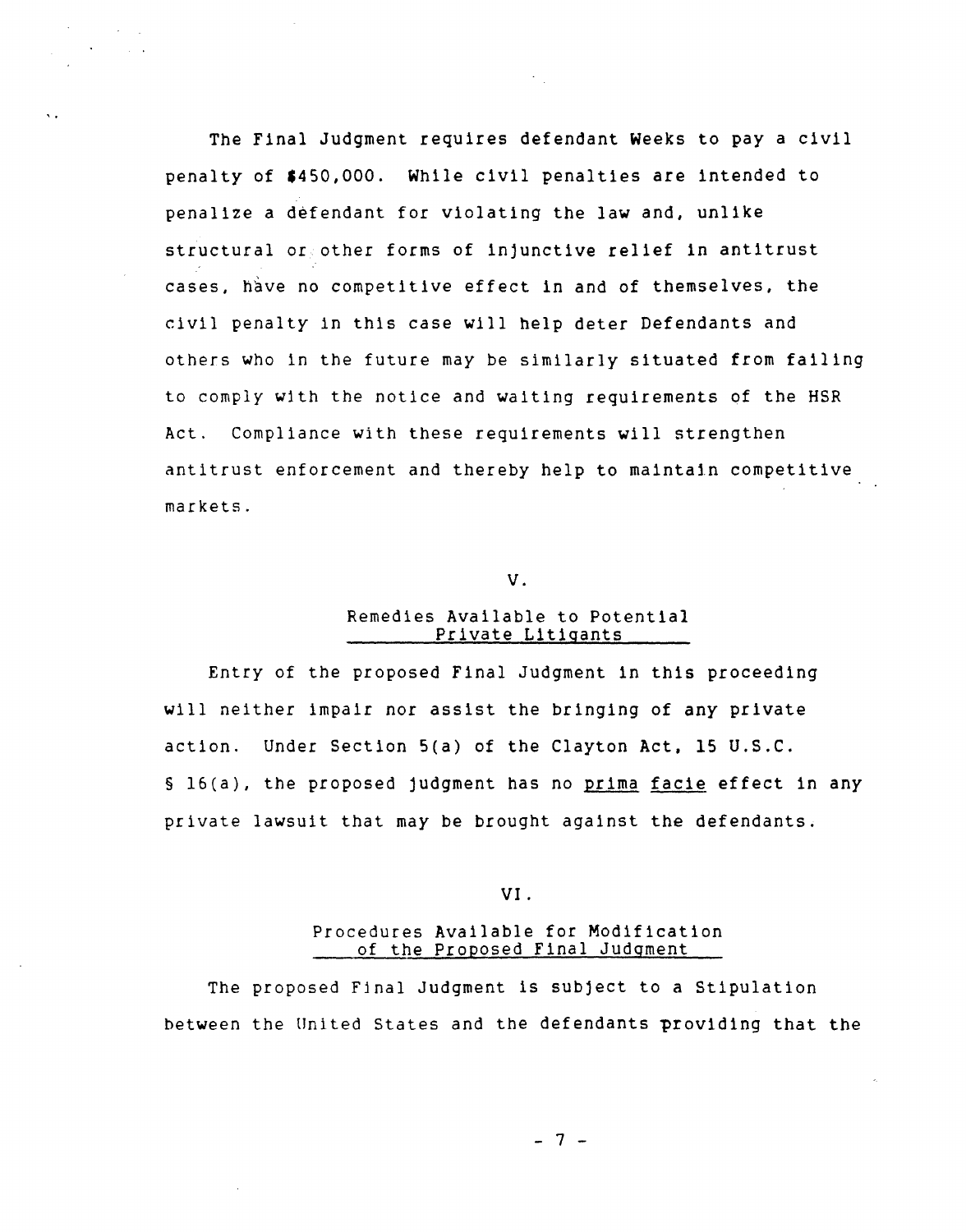United States may withdraw its consent to the proposed Judgment at any time before it is entered by the Court. The Antitrust Procedures and Penalties Act conditions entry upon the Court's determination that the proposed Judgment is in the public interest.

The Antitrust Procedures and Penalties Act provides a period of at least sixty days preceding the entry of the proposed Final Judgment within which any person may submit to the United States comments regarding the proposed Final Judgment. The United States will evaluate any such comments and determine whether it should withdraw its consent. The comments and the response of the United States to the comments will be filed with the Court and published in the Federal Register in accordance with the Antitrust Procedures and Penalties Act.

Written comments should be submitted to:

John W. Clark Chief, Professions and Intellectual Property Section Antitrust Division U.S. Department of Justice Washington, D.C. 20530

### VI!.

## Alternatives to the Proposed Final Judgment

In its complaint, the United States sought the maximum civil penalty (\$10,000 per day) provided by section 2 of the HSR Act, 15 U.S.C. § l8a(g)(1), from either Weeks or Bell. Since the United States alleged in the complaint that Weeks and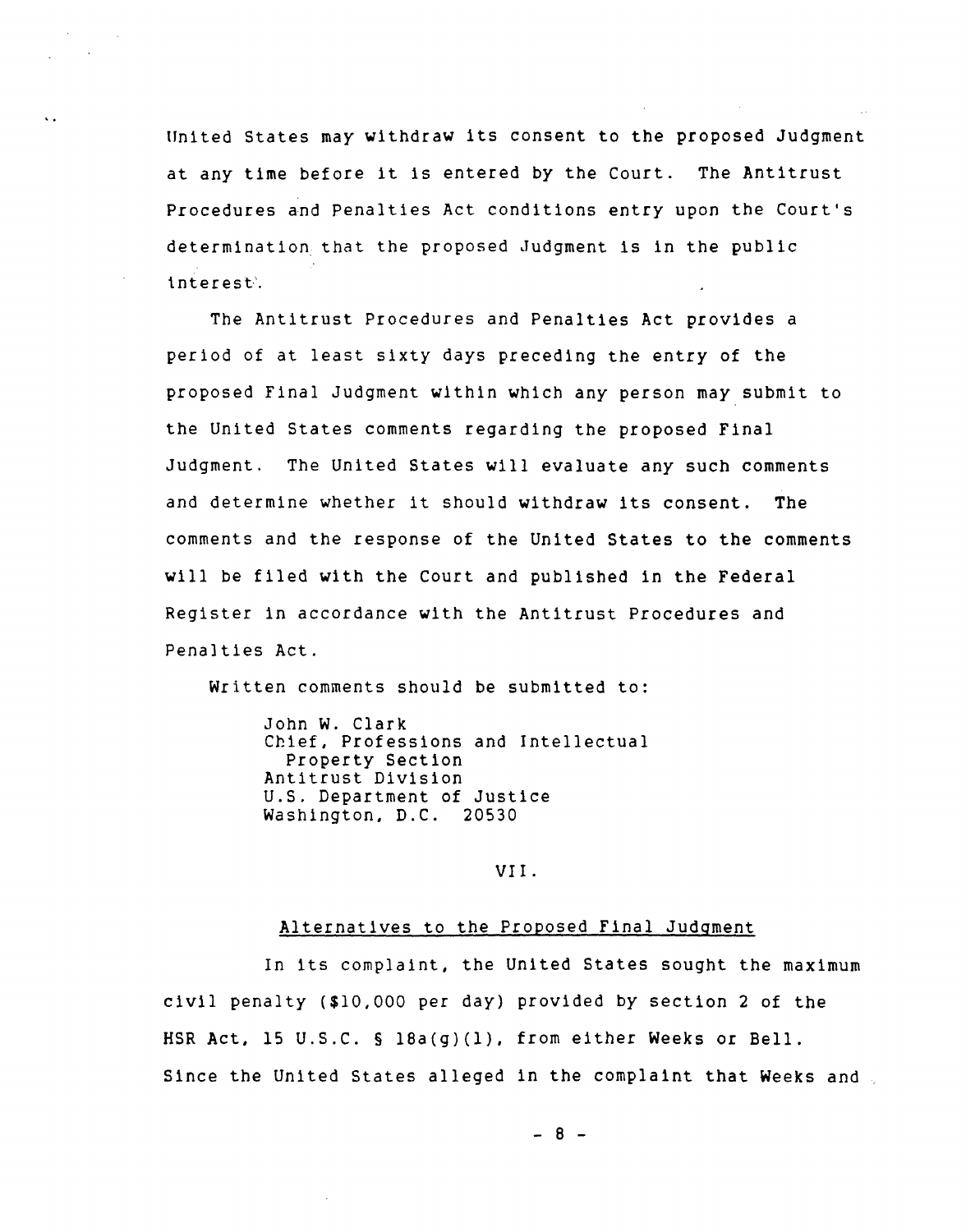Bell were in violation of the HSR Act from November 21, 1984, through April 7, 1985--a period of 138 days--the maximum civil penalty would have amounted to \$1,380,000.

In addition to the civil penalty against Weeks or Bell, the complaint sought an injunction restraining each of the defendants from further violations of the HSR Act. Section 2 of the HSR Act, 15 U.S.C. § l8a(g)(2), provides that the court may grant equitable relief against any person, or any officer, director, partner, agent or employee thereof, who falls substantially to comply with the requirements of the Act. The United States considered, and discussed with the defendants, injunctive relief that would be aimed at enjoining each of the defendants from improperly relying on the investment exemption and that would require each of the defendants to provide the antitrust enforcement agencies with notice and information concerning any acquisition undertaken without the HSR notification in reliance on the investment exemption.

The United States considers the requirement of payment of a \$450,000 civil penalty by Weeks to achieve the basic objective of the litigation--deterring the defendants and others who in the future may be similarly situated from failing to comply with the notice and waiting requirements of the HSR Act. While the United States was prepared to seek civil penalties totalling \$1,380,000 at trial, the uncertainties

- 9 -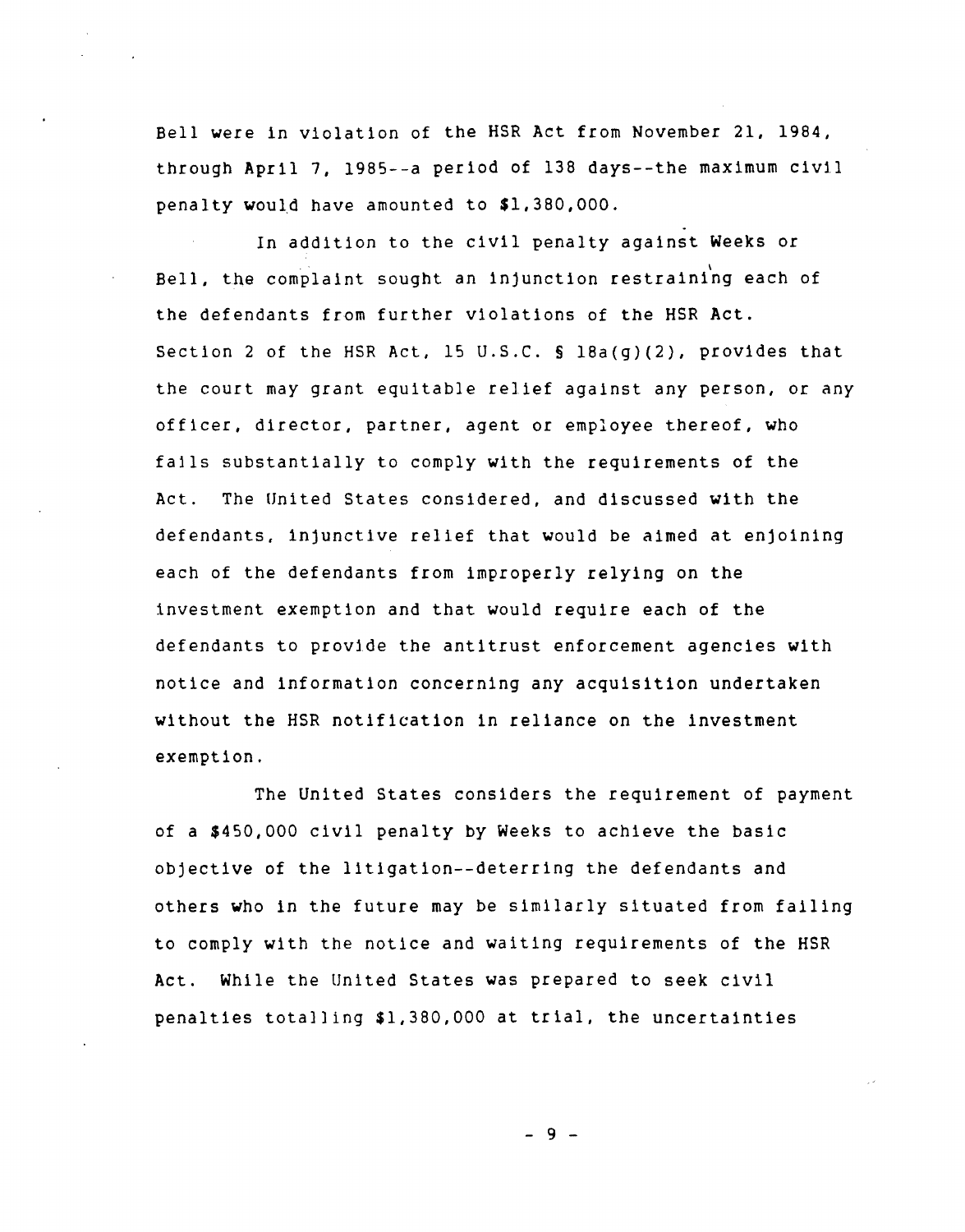inherent in any litigation led to acceptance of \$450,000 as an appropriate civil penalty for purposes of settlement. In particular, the United States' acceptance of a civil penalty significantly less than the maximum sought in the complaint was based on its view that while the evidence supported the allegations of the complaint that the acquisitions as early as *November* 21, 1984, were not made solely for the purpose of investment, the Government's evidence of a non-investment purpose was significantly stronger with respect to acquisitions that occurred significantly later.

Similarly, while the United States would have sought at trial injunctive relief restraining each of the defendants from further violations of the HSR Act, the deterrent effect of the \$450,000 civil penalty in this case, combined with the uncertainties inherent In any litigation, led to the conclusion that the settlement was the best means of realizing the basic objective of the case.